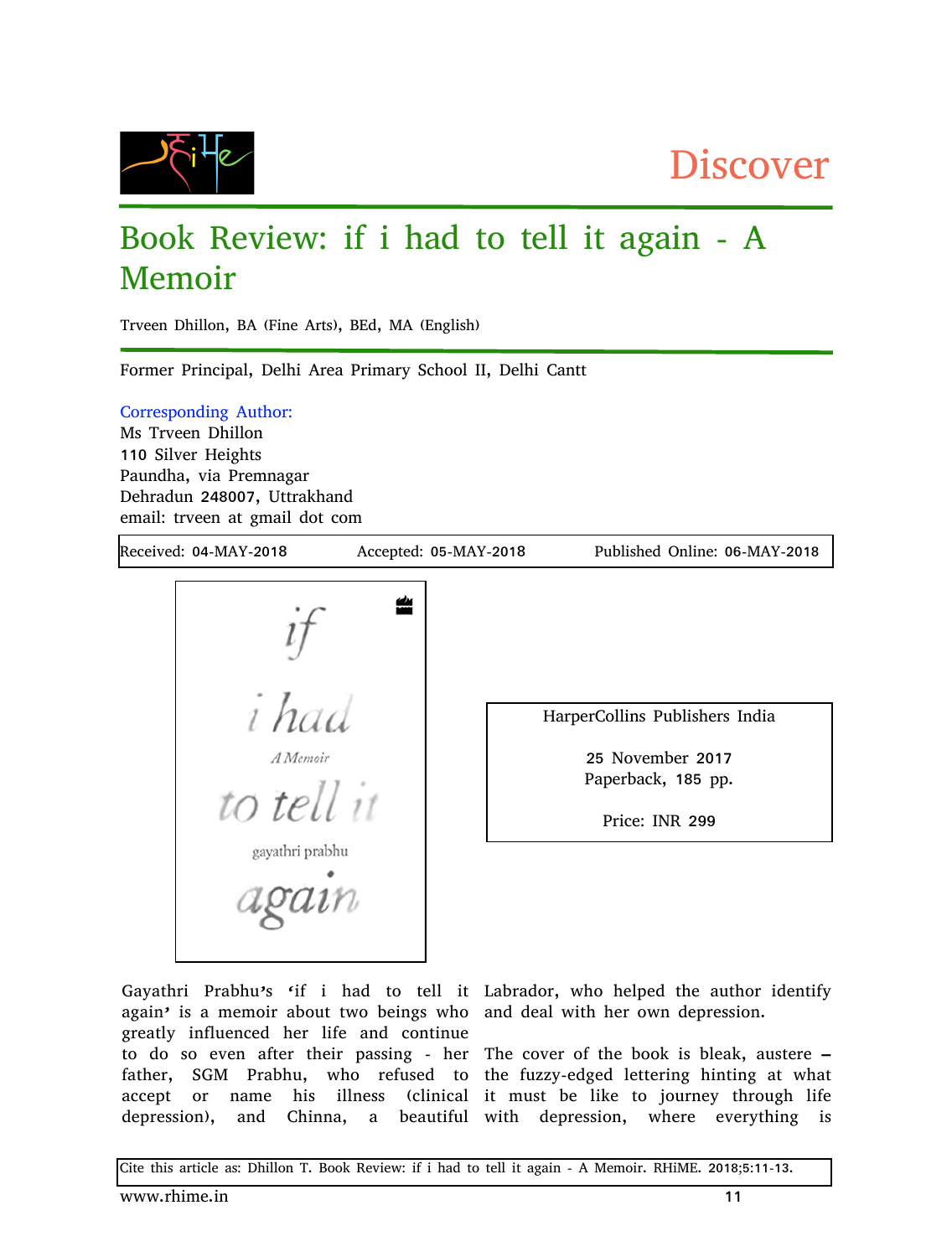starkly etched and centered around the oppression that permeates the soul, while anything peripheral to it is blurred, invisible, meaningless.

The title is another thing that spoke to me. 'if i had to tell it again' is an appeal, to my mind, for a second chance – another chance to have the conversation that the author and her father never managed to have before he died; a second chance to reexamine their relationship, and to reimagine it once whatever had to be said was said. I suspect that it must have taken some courage to undertake this exercise, and the decision to share the results with the world cannot have been made lightly.

I, for one, am glad that the author chose to share the story with others. The book skillfully and candidly describes the turmoil that is invariable when one is thrust into the role of caregiver to a person with depression. It highlights the terrible bleakness that ensues when one wakes up to depression in oneself.

The mood swings, dark spells and explosions of rage, the oft repeated phrase – I want to die – these are par for the course during the author's childhood. There are countless happy moments, too – cycling, reading, singing with her father, playing, learning to whistle, but, in the author's own words: "the bright spots are pushed to the sidelines" (page 92).

Depression, like any other illness of the mind, is invisible until physical signs emerge, and these can take years even as the burden of the illness suffocates the bearer. To be silent about the suffering, the author writes, is to "collude with the collective denial and discomfort about mental illness." (page 131). Through silence (here the author is refering to child abuse), "the shame is muted and

the muted stay shameful, slowly snuffing out one's spirit." (page 131).

I can totally relate to what Gayathri went through with respect to her father's depression. Anyone who has experienced a loved one's depression knows of the helplessness mingled with agony that the caregiver faces. My father, an octogenarian with early dementia, has now begun to experience depressive spells that sometimes surge even though he is on treatment. Where Gayathri's father never acknowledged his illness - "it was what he had refused to name" (page  $31$ ), my father, foggy with dementia, does not understand that it is depression that darkens his days on occasion. All I can do is watch to make sure he has not forgotten to take his medicines.

Gayathri, courtesy of her father, knew what depression looked like. She rebelled against the idea of being so much like him  $[$ "I don't want to be you" (page 107)] – perhaps this background helped her acknowledge that she had a problem and to seek help for it. She  $\alpha$ ...went to therapy, took my medication, clawed my way out, inch by inch, over many years." (page 31).

Chinna, the family's labrador, was her savior on more than one occasion, both during the early years of her illness and during her recovery, and that is why this book is a memoir to Chinna, too. When Gayathri lost yet another unborn baby, Chinna kept her from succumbing to the pain of it by showering her with attention and warmth, and never leaving her alone for even a moment. Another time, when she filled a bowl with pills and prepared to swallow them all, Chinna physically stopped her - "she fought me till the doorbell rang" (page  $150$ ).

The book is a memoir, but it is much more than that. It is a conversation